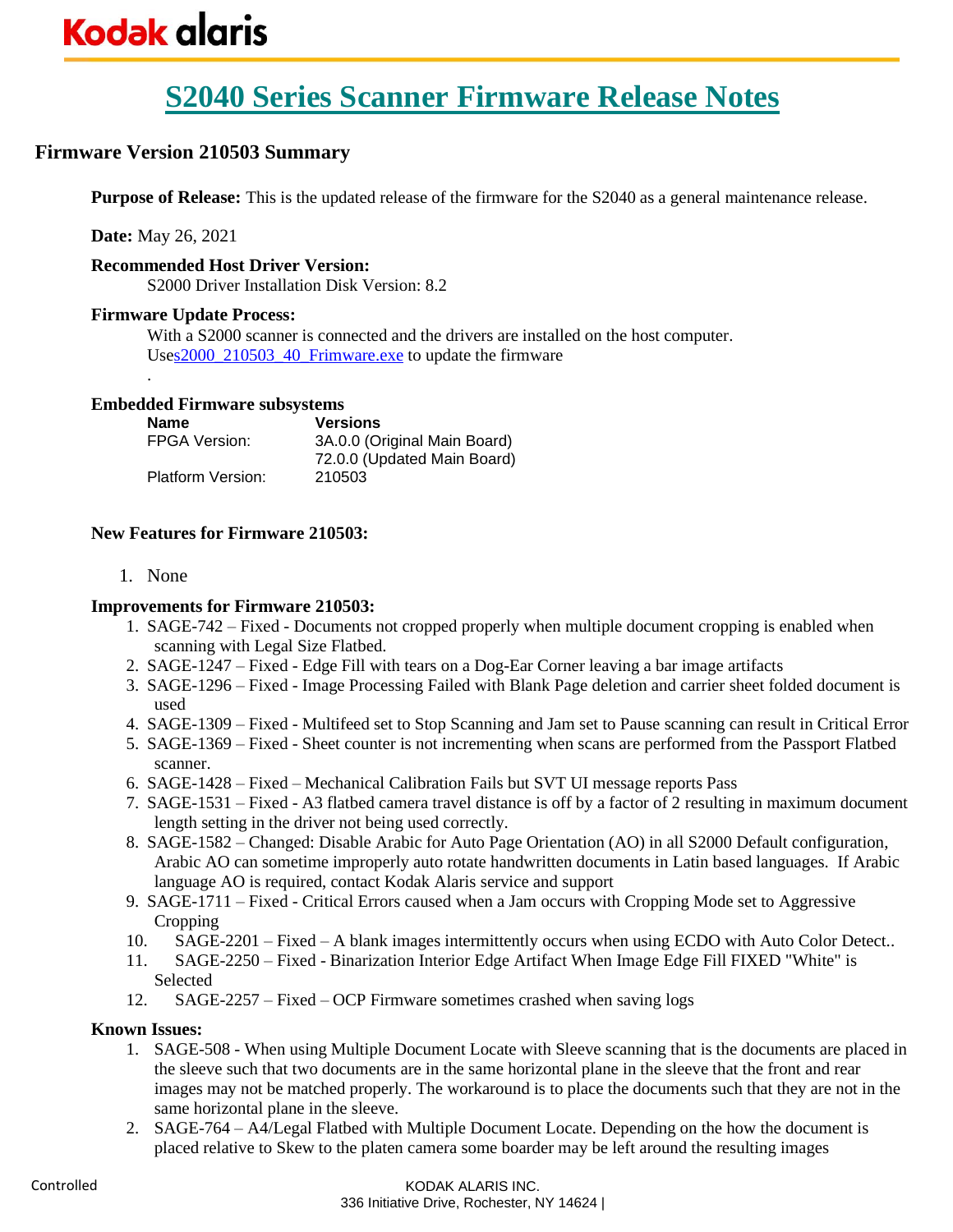3. SAGE-766 – A4/Legal Flatbed auto cropping with dark green documents at 600 DPI can leave black boarders on the image.

#### **Notes:**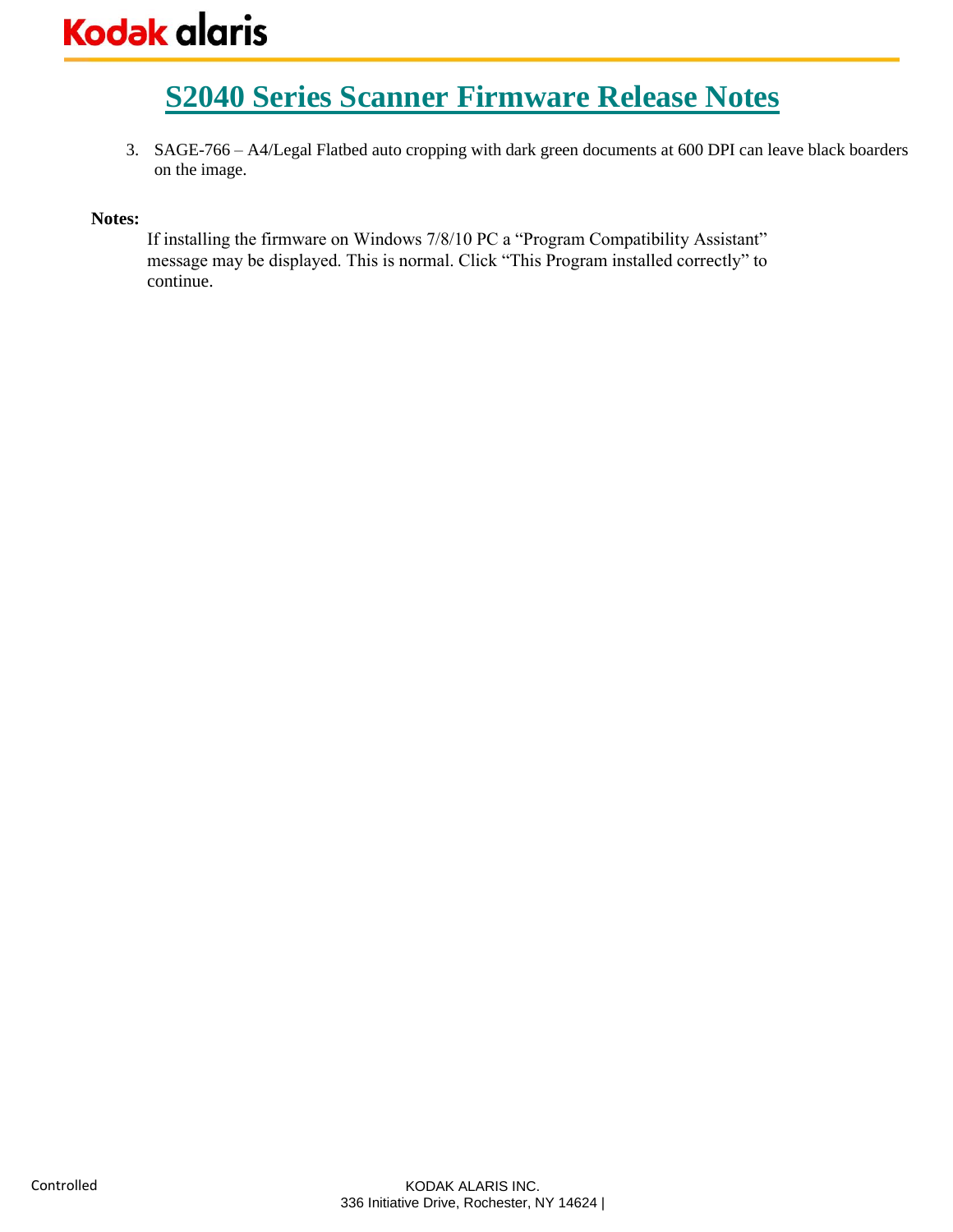### **Firmware Version 210201 Summary**

**Purpose of Release:** This is the updated release of the firmware for the S2040 to support the original and a new hardware (Main Board) configuration.

**Date:** February 3, 2021

#### **Recommended Host Driver Version:**

S2000 Driver Installation Disk Version: 7.8

#### **Firmware Update Process:**

.

With a S2000 scanner is connected and the drivers are installed on the host computer. Use  $s2000_210201_40$  Frimware.exe to update the firmware

#### **Embedded Firmware subsystems**

| <b>Name</b>         | <b>Versions</b>              |
|---------------------|------------------------------|
| * FPGA Version:     | 3A.0.0 (Original Main Board) |
|                     | 72.0.0 (Updated Main Board)  |
| * Platform Version: | 210201                       |

#### **New Features for Firmware 210201:**

- 2. Czech language support added to the OCP
- 3. Support both original and updated hardware configurations
	- a. There are no functional differences between the hardware configuration changes and V210301 supports both configurations.

#### **Improvements for Firmware 210201:**

13. none

#### **Known Issues:**

- 4. SAGE-508 When using Multiple Document Locate with Sleeve scanning that is the documents are placed in the sleeve such that two documents are in the same horizontal plane in the sleeve that the front and rear images may not be matched properly. The workaround is to place the documents such that they are not in the same horizontal plane in the sleeve.
- 5. SAGE-764 A4/Legal Flatbed with Multiple Document Locate. Depending on the how the document is placed relative to Skew to the platen camera some boarder may be left around the resulting images
- 6. SAGE-766 A4/Legal Flatbed auto cropping with dark green documents at 600 DPI can leave black boarders on the image.

#### **Notes:**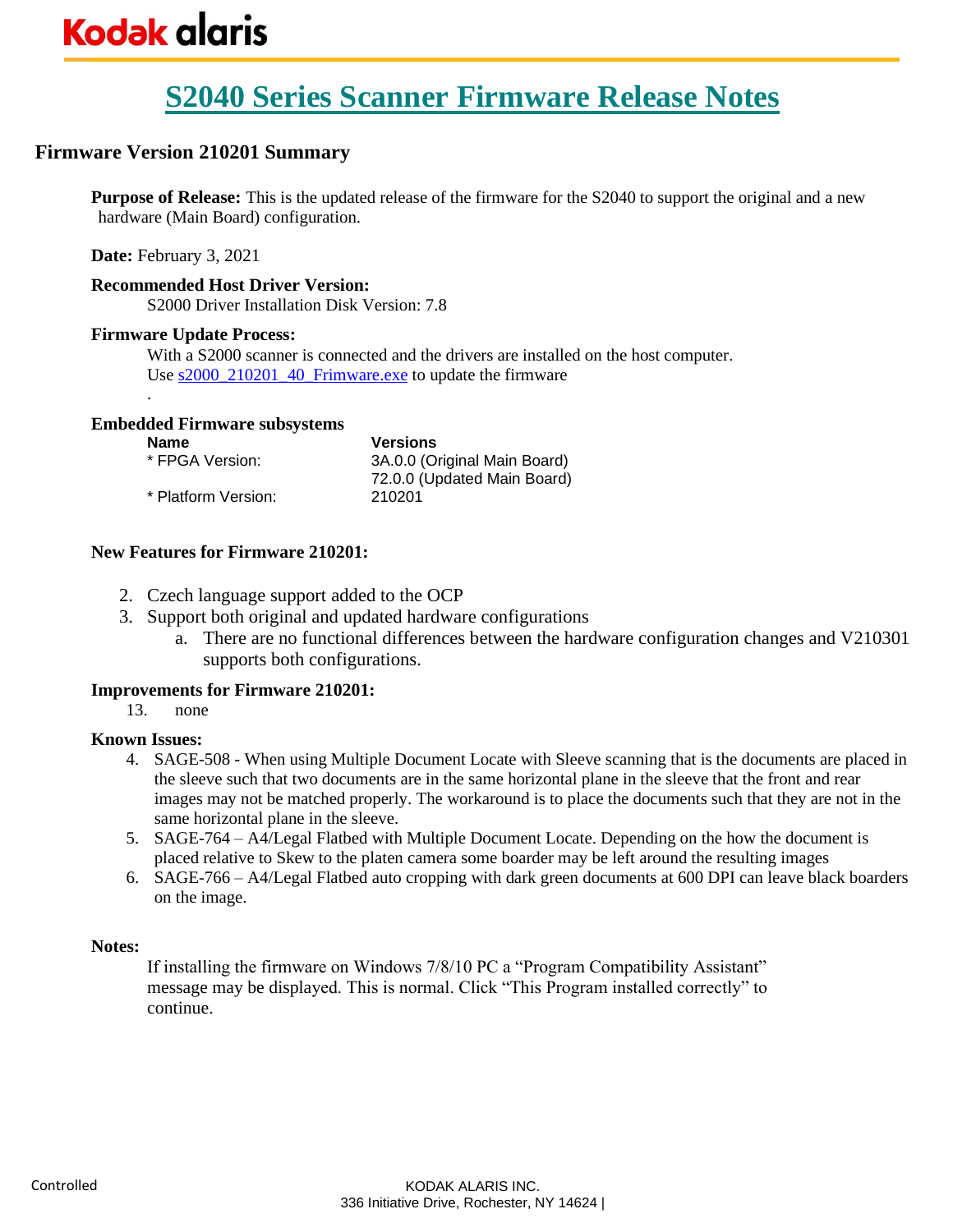### **Firmware Version 200502 Summary**

**Purpose of Release:** This is the updated release of the firmware for the S2040

**Date:** May 6, 2020

.

#### **Recommended Host Driver Version:**

S2000 Driver Installation Disk Version: 5.3

#### **Firmware Update Process:**

With a S2000 scanner is connected and the drivers are installed on the host computer. Use s2000 200502 40 Frimware.exe to update the firmware

#### **Embedded Firmware subsystems**

| Versions                            |
|-------------------------------------|
| 19.0.0                              |
| 200502 Release (IpcApp)             |
| 00000b SMC Dev Feb 13 2020 12:18:36 |
| 190201 Release (Spc0)               |
| 06072400                            |
| 5cb7a608                            |
| 00000000                            |
| 00000000                            |
| 200502                              |
| 63cf5e63bfca24fe35de50a812218606    |
|                                     |

#### **New Features for Firmware 200502:**

- 1. Updates for Branding change from Alaris to Kodak
	- a. Splash screen graphic
	- b. Ready screen graphic
	- c. USB Product descriptor changed to KODAK S20X0 scanners

#### **Improvements for Firmware 200502:**

1. none

#### **Known Issues:**

- 1. SAGE-508 When using Multiple Document Locate with Sleeve scanning that is the documents are placed in the sleeve such that two documents are in the same horizontal plane in the sleeve that the front and rear images may not be matched properly. The workaround is to place the documents such that they are not in the same horizontal plane in the sleeve.
- 2. SAGE-764 A4/Legal Flatbed with Multiple Document Locate. Depending on the how the document is placed relative to Skew to the platen camera some boarder may be left around the resulting images
- 3. SAGE-766 A4/Legal Flatbed auto cropping with dark green documents at 600 DPI can leave black boarders on the image.

#### **Notes:**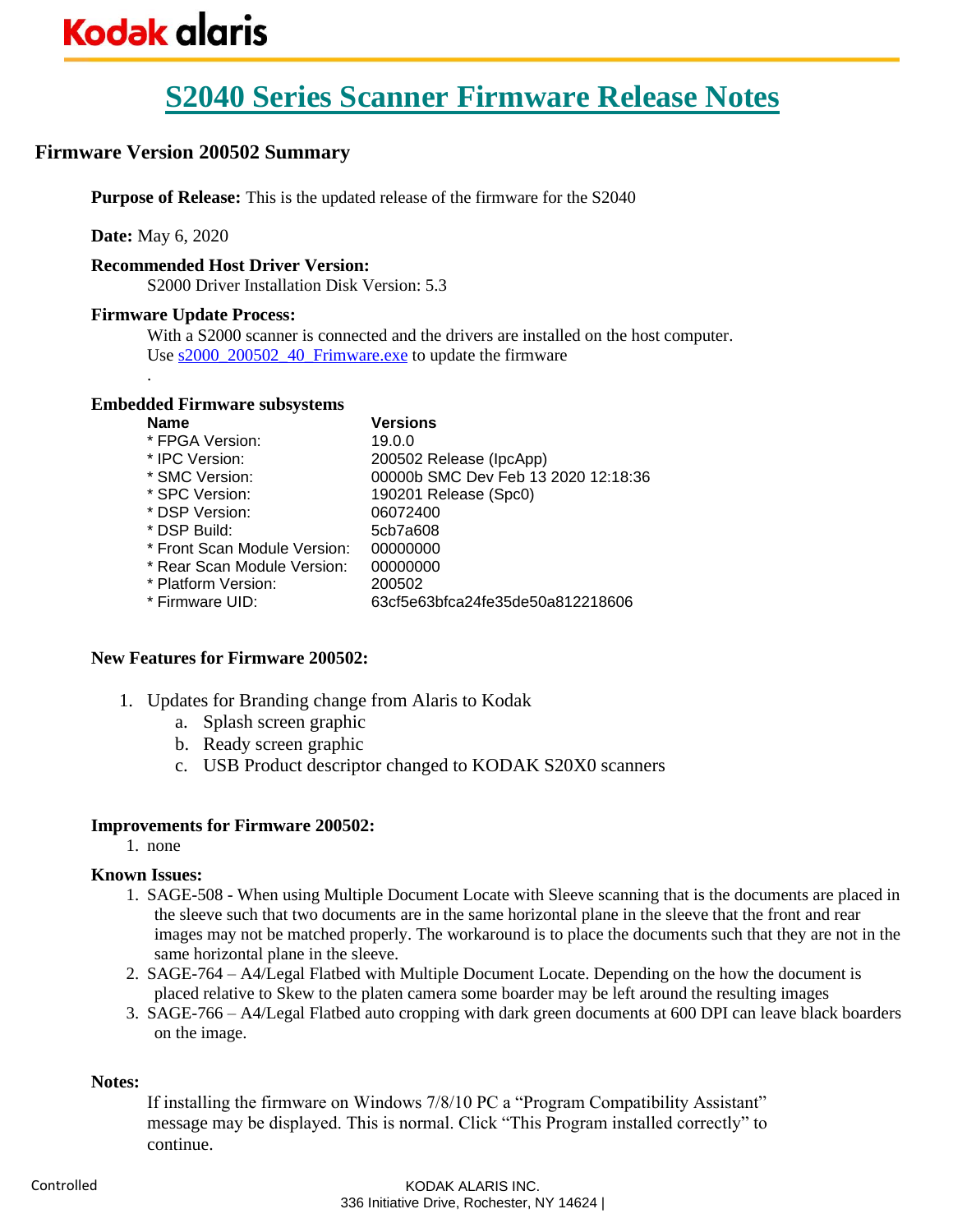### **Firmware Version 190405 Summary**

**Purpose of Release:** This is the updated release of the firmware for the S2040

**Date:** June 5, 2019

.

#### **Recommended Host Driver Version:**

S2000 Driver Installation Disk Version: 2.06

#### **Firmware Update Process:**

With a S2000 scanner is connected and the drivers are installed on the host computer. Use s2000 190405 40 Installer.exe to update the firmware

#### **Embedded Firmware subsystems**

| <b>Name</b>                  | Versions                         |
|------------------------------|----------------------------------|
| * FPGA Version:              | 3a.0.0                           |
| * IPC Version:               | 190404 Release (IpcApp)          |
| * SMC Version:               | 00000c SMC Dev                   |
| * SPC Version:               | 190201 Release (Spc0)            |
| * DSP Version:               | 06072400                         |
| * DSP Build:                 | 5cb7a608                         |
| * Front Scan Module Version: | 00000000                         |
| * Rear Scan Module Version:  | 00000000                         |
| * Platform Version:          | 190405                           |
| * Firmware UID:              | ef03a269b1b15dd19ddc694e77424d3d |
|                              |                                  |

#### **New Features from Firmware 181201:**

1. None

#### **Improvements from Firmware 181201:**

1. SAGE-1331 – Decrease time from scan begin to first paper movement. (Approximately 1.2 seconds)

#### **Known Issues:**

- 1. SAGE-508 When using Multiple Document Locate with Sleeve scanning that is the documents are placed in the sleeve such that two documents are in the same horizontal plane in the sleeve that the front and rear images may not be matched properly. The workaround is to place the documents such that they are not in the same horizontal plane in the sleeve.
- 2. SAGE-764 A4/Legal Flatbed with Multiple Document Locate. Depending on the how the document is placed relative to Skew to the platen camera some boarder may be left around the resulting images
- 3. SAGE-766 A4/Legal Flatbed auto cropping with dark green documents at 600 DPI can leave black boarders on the image.

#### **Notes:**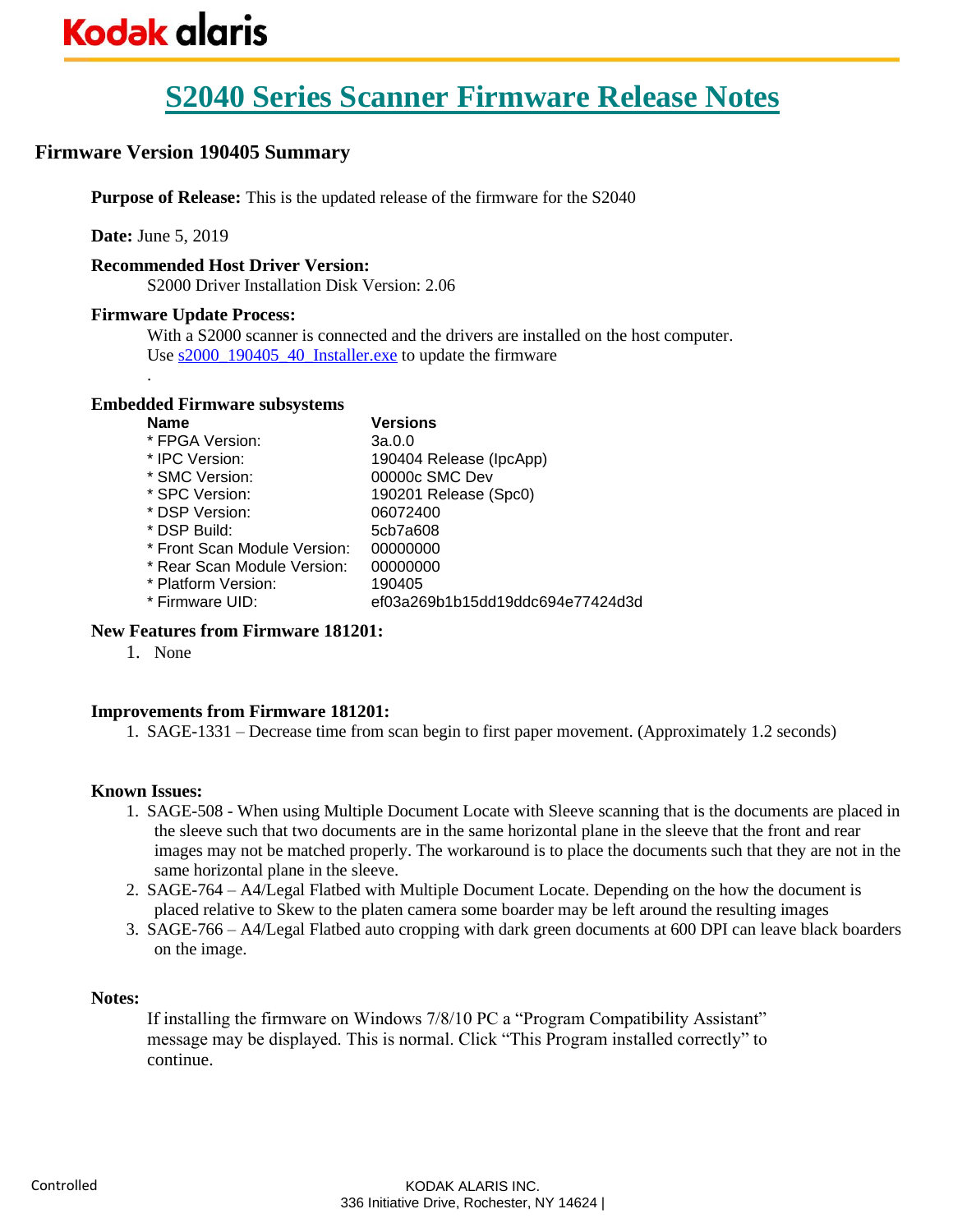# **Kodak glaris**

# **S2040 Series Scanner Firmware Release Notes**

### **Firmware Version 181201 Summary**

**Purpose of Release:** This is the updated release of the firmware for the S2040

**Date:** December 6, 2018

#### **Recommended Host Driver Version:**

S2000 Driver Installation Disk Version: 2.06

#### **Firmware Update Process:**

.

With a S2000 scanner is connected and the drivers are installed on the host computer. Use s2000 181201 40 Installer.exe to update the firmware

#### **Embedded Firmware subsystems**

| <b>Name</b>                  | <b>Versions</b>                     |
|------------------------------|-------------------------------------|
| * FPGA Version:              | 19.0.0                              |
| * IPC Version:               | 181201 Release (IpcApp)             |
| * SMC Version:               | 00000b SMC Dev Jun 28 2018 17:26:48 |
| * SPC Version:               | 180601 Release (Spc0)               |
| * DSP Version:               | 06072200                            |
| * DSP Build:                 | 5c081f37                            |
| * Front Scan Module Version: | 00000000                            |
| * Rear Scan Module Version:  | 00000000                            |
| * Platform Version:          | 181201                              |
| * Firmware UID:              | 63cf5e63bfca24fe35de50a812218606    |
|                              |                                     |

#### **New Features from Firmware 181005:**

1. None

#### **Improvements from Firmware 181005:**

1. SAGE-1248 - OCP shows portion of scroll bar control on screen

#### **Known Issues:**

- 1. SAGE-508 When using Multiple Document Locate with Sleeve scanning that is the documents are placed in the sleeve such that two documents are in the same horizontal plane in the sleeve that the front and rear images may not be matched properly. The workaround is to place the documents such that they are not in the same horizontal plane in the sleeve.
- 2. SAGE-764 A4/Legal Flatbed with Multiple Document Locate. Depending on the how the document is placed relative to Skew to the platen camera some boarder may be left around the resulting images
- 3. SAGE-766 A4/Legal Flatbed auto cropping with dark green documents at 600 DPI can leave black boarders on the image.

#### **Notes:**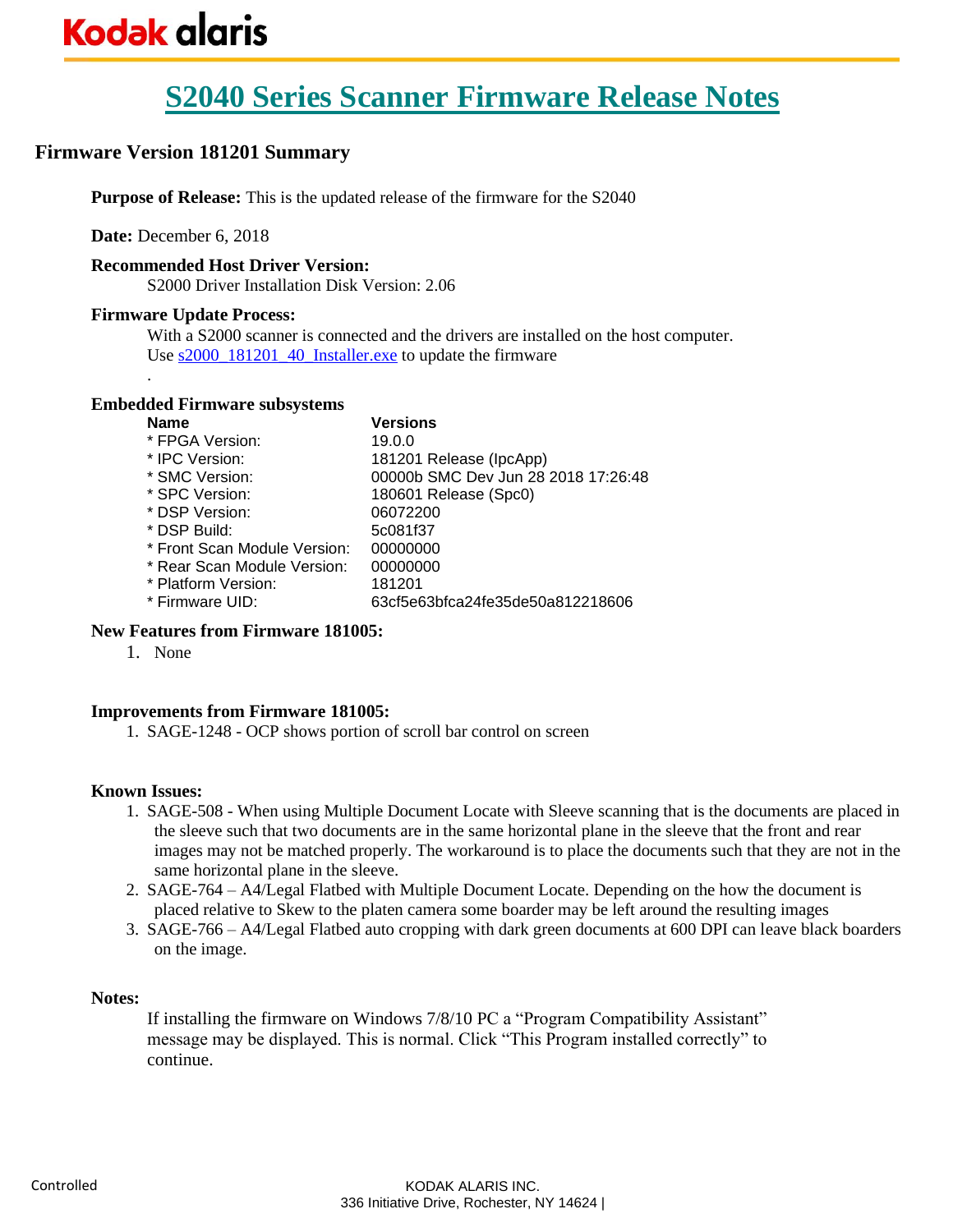### **Firmware Version 181005 Summary**

**Purpose of Release:** This is the updated release of the firmware for the S2040

**Date:** October 18, 2018

#### **Recommended Host Driver Version:**

S2000 Driver Installation Disk Version: 2.06

#### **Firmware Update Process:**

.

With a S2000 scanner is connected and the drivers are installed on the host computer. Use [s2000\\_181005\\_40\\_Installer.exe](https://www.alarisworld.com/go/s2000support) to update the firmware

#### **Embedded Firmware subsystems**

| <b>Name</b>                  | <b>Versions</b>                     |
|------------------------------|-------------------------------------|
| * FPGA Version:              | 19.0.0                              |
| * IPC Version:               | 181004 Release (IpcApp)             |
| * SMC Version:               | 00000b SMC Dev Jun 28 2018 17:26:48 |
| * SPC Version:               | 180601 Release (Spc0)               |
| * DSP Version:               | 06072000                            |
| * DSP Build:                 | 5bc682f7                            |
| * Front Scan Module Version: | 00000000                            |
| * Rear Scan Module Version:  | 00000000                            |
| * Platform Version:          | 181005                              |
| * Firmware UID:              | 63cf5e63bfca24fe35de50a812218606    |
|                              |                                     |

#### **New Features from Firmware 180701:**

- 1. Support for Passport Flatbed Catalog number 1029792
- 2. Decrease total scan and image processing time when using flatbeds

#### **Improvements from Firmware 180701:**

1. SAGE-908 - Barcode read changes so that a barcode read on i2820 is also read on S2000w.

#### **Known Issues:**

- 1. SAGE-508 When using Multiple Document Locate with Sleeve scanning that is the documents are placed in the sleeve such that two documents are in the same horizontal plane in the sleeve that the front and rear images may not be matched properly. The workaround is to place the documents such that they are not in the same horizontal plane in the sleeve.
- 2. SAGE-764 A4/Legal Flatbed with Multiple Document Locate. Depending on the how the document is placed relative to Skew to the platen camera some boarder may be left around the resulting images
- 3. SAGE-766 A4/Legal Flatbed auto cropping with dark green documents at 600 DPI can leave black boarders on the image.

#### **Notes:**